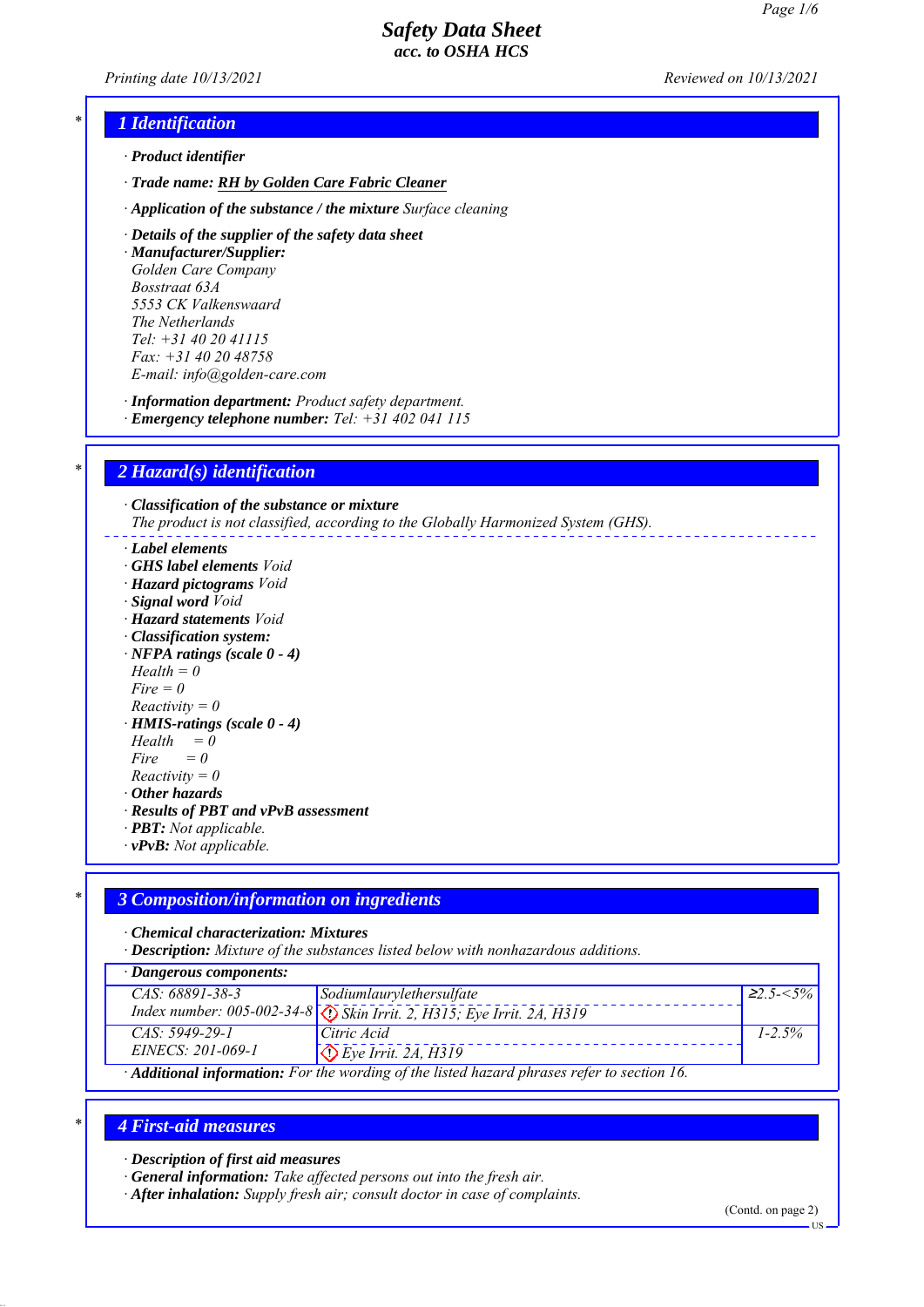*Printing date 10/13/2021 Reviewed on 10/13/2021*

(Contd. of page 1)

#### *Trade name: RH by Golden Care Fabric Cleaner*

- *ꞏ After skin contact: Generally the product does not irritate the skin.*
- *ꞏ After eye contact: Rinse opened eye for several minutes under running water.*
- *ꞏ After swallowing: If symptoms persist consult doctor.*
- *ꞏ Information for doctor:*
- *ꞏ Most important symptoms and effects, both acute and delayed No further relevant information available.*
- *ꞏ Indication of any immediate medical attention and special treatment needed*
- *No further relevant information available.*

### *\* 5 Fire-fighting measures*

- *ꞏ Extinguishing media*
- *ꞏ Suitable extinguishing agents: Use fire fighting measures that suit the environment.*
- *ꞏ Special hazards arising from the substance or mixture No further relevant information available.*
- *ꞏ Advice for firefighters*
- *ꞏ Protective equipment: No special measures required.*

### *\* 6 Accidental release measures*

- *ꞏ Personal precautions, protective equipment and emergency procedures Not required.*
- *ꞏ Environmental precautions: Do not allow to enter sewers/ surface or ground water.*
- *ꞏ Methods and material for containment and cleaning up:*
- *Absorb with liquid-binding material (sand, diatomite, acid binders, universal binders, sawdust).*
- *ꞏ Reference to other sections*
- *See Section 7 for information on safe handling.*
- *See Section 8 for information on personal protection equipment.*
- *See Section 13 for disposal information.*
- *ꞏ Protective Action Criteria for Chemicals*

# *ꞏ PAC-1: CAS: 18996-35-5 mono sodiumcitrate anhydrous 4 mg/m³ CAS: 111-76-2 2-butoxyethanol 60 ppm ꞏ PAC-2: CAS: 18996-35-5 mono sodiumcitrate anhydrous 44 mg/m³ CAS: 111-76-2 2-butoxyethanol 120 ppm ꞏ PAC-3: CAS: 18996-35-5 mono sodiumcitrate anhydrous 270 mg/m³ CAS: 111-76-2 2-butoxyethanol 700 ppm*

# *\* 7 Handling and storage*

*ꞏ Handling:*

- *ꞏ Precautions for safe handling*
- *No special measures required.*
- *No special precautions are necessary if used correctly.*
- *ꞏ Information about protection against explosions and fires: No special measures required.*
- *ꞏ Conditions for safe storage, including any incompatibilities*
- *ꞏ Storage:*
- *ꞏ Requirements to be met by storerooms and receptacles: No special requirements.*
- *ꞏ Information about storage in one common storage facility: Not required.*
- *ꞏ Further information about storage conditions: None.*
- *ꞏ Specific end use(s) No further relevant information available.*

(Contd. on page 3)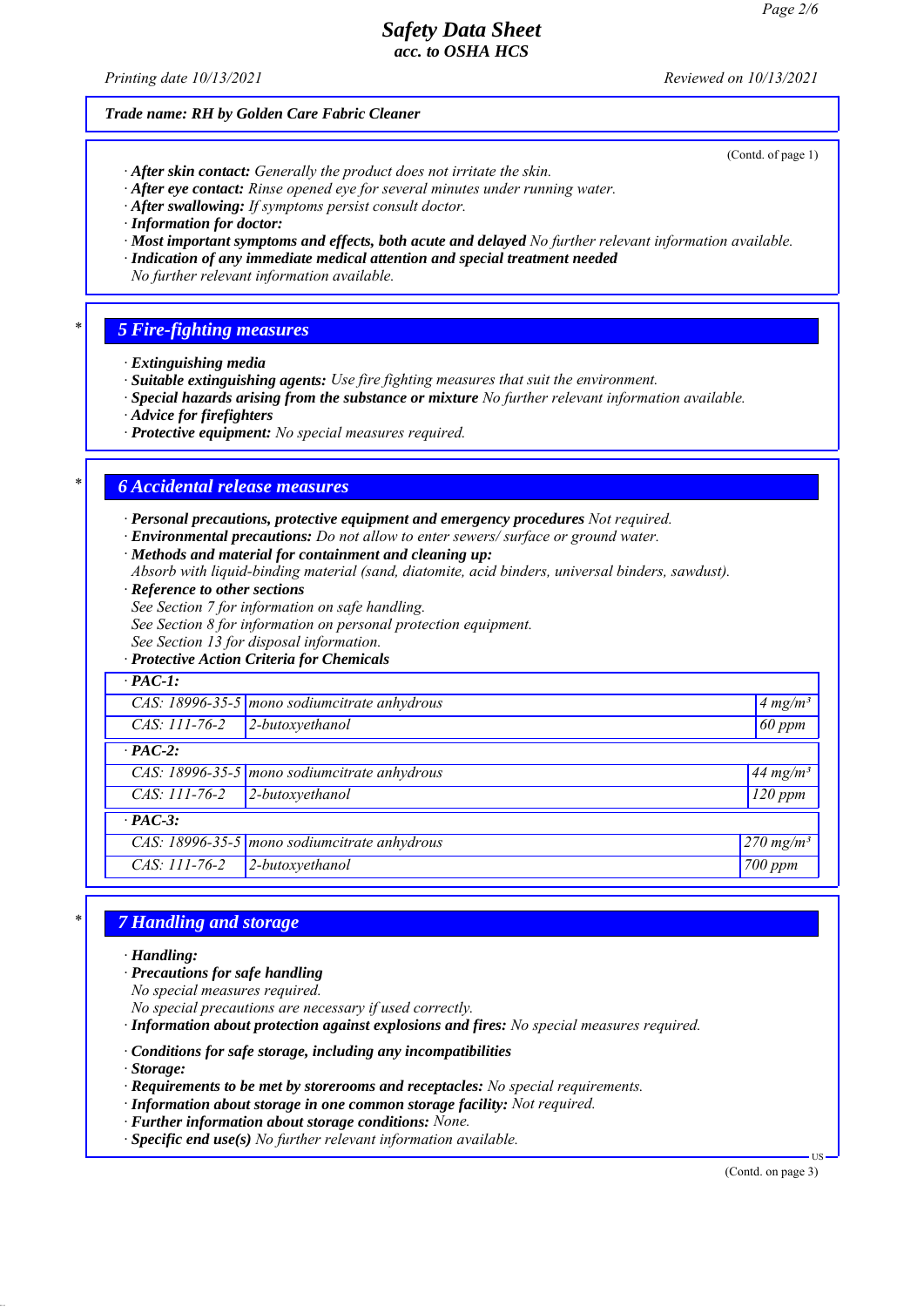*Printing date 10/13/2021 Reviewed on 10/13/2021*

# *Trade name: RH by Golden Care Fabric Cleaner*

(Contd. of page 2)

| <b>8 Exposure controls/personal protection</b>                                                                                                                                                                                                                                                                |                                                                                                                                                                                                                                                                                                                                                                                                                                                                                                                                                                                                                                                                                                                                                                                                                                                                              |
|---------------------------------------------------------------------------------------------------------------------------------------------------------------------------------------------------------------------------------------------------------------------------------------------------------------|------------------------------------------------------------------------------------------------------------------------------------------------------------------------------------------------------------------------------------------------------------------------------------------------------------------------------------------------------------------------------------------------------------------------------------------------------------------------------------------------------------------------------------------------------------------------------------------------------------------------------------------------------------------------------------------------------------------------------------------------------------------------------------------------------------------------------------------------------------------------------|
|                                                                                                                                                                                                                                                                                                               | · Additional information about design of technical systems: No further data; see item 7.                                                                                                                                                                                                                                                                                                                                                                                                                                                                                                                                                                                                                                                                                                                                                                                     |
| Control parameters<br>monitored at the workplace.<br>· Ingredients with biological limit values:<br>CAS No. Designation of material                                                                                                                                                                           | Components with limit values that require monitoring at the workplace:<br>The product does not contain any relevant quantities of materials with critical values that have to be<br>%<br><b>Type</b> Value Unit Not required.<br>· Additional information: The lists that were valid during the creation were used as basis.                                                                                                                                                                                                                                                                                                                                                                                                                                                                                                                                                 |
| · Exposure controls<br>· Personal protective equipment:<br>· General protective and hygienic measures:<br>· Breathing equipment: Not required.<br>· Protection of hands:<br>the chemical mixture.<br>degradation<br>· Material of gloves<br>application.<br>· Penetration time of glove material<br>observed. | The usual precautionary measures for handling chemicals should be followed.<br>The glove material has to be impermeable and resistant to the product/ the substance/ the preparation.<br>Due to missing tests no recommendation to the glove material can be given for the product/ the preparation/<br>Selection of the glove material on consideration of the penetration times, rates of diffusion and the<br>The selection of the suitable gloves does not only depend on the material, but also on further marks of quality<br>and varies from manufacturer to manufacturer. As the product is a preparation of several substances, the<br>resistance of the glove material can not be calculated in advance and has therefore to be checked prior to the<br>The exact break trough time has to be found out by the manufacturer of the protective gloves and has to be |
| · Eye protection: Not required.<br>9 Physical and chemical properties                                                                                                                                                                                                                                         |                                                                                                                                                                                                                                                                                                                                                                                                                                                                                                                                                                                                                                                                                                                                                                                                                                                                              |
| · Information on basic physical and chemical properties                                                                                                                                                                                                                                                       |                                                                                                                                                                                                                                                                                                                                                                                                                                                                                                                                                                                                                                                                                                                                                                                                                                                                              |
| <b>General Information</b><br>$\cdot$ Appearance:<br><i>Form:</i><br>Color:<br>$\cdot$ Odor:                                                                                                                                                                                                                  | Fluid<br>According to product specification<br>Characteristic                                                                                                                                                                                                                                                                                                                                                                                                                                                                                                                                                                                                                                                                                                                                                                                                                |
| · Odour threshold:                                                                                                                                                                                                                                                                                            | Not determined.                                                                                                                                                                                                                                                                                                                                                                                                                                                                                                                                                                                                                                                                                                                                                                                                                                                              |
| $\cdot$ pH-value at 20 $\textdegree$ C:<br>Change in condition<br><b>Melting point/Melting range:</b><br><b>Boiling point/Boiling range:</b>                                                                                                                                                                  | 4.3<br>0 °C<br>100 °C                                                                                                                                                                                                                                                                                                                                                                                                                                                                                                                                                                                                                                                                                                                                                                                                                                                        |
| · Flash point:                                                                                                                                                                                                                                                                                                | Not applicable.                                                                                                                                                                                                                                                                                                                                                                                                                                                                                                                                                                                                                                                                                                                                                                                                                                                              |
| · Flammability (solid, gaseous):                                                                                                                                                                                                                                                                              |                                                                                                                                                                                                                                                                                                                                                                                                                                                                                                                                                                                                                                                                                                                                                                                                                                                                              |
|                                                                                                                                                                                                                                                                                                               |                                                                                                                                                                                                                                                                                                                                                                                                                                                                                                                                                                                                                                                                                                                                                                                                                                                                              |
|                                                                                                                                                                                                                                                                                                               | Not applicable.<br>240 $\degree$ C                                                                                                                                                                                                                                                                                                                                                                                                                                                                                                                                                                                                                                                                                                                                                                                                                                           |
| · Ignition temperature:<br>· Decomposition temperature:                                                                                                                                                                                                                                                       | Not determined.                                                                                                                                                                                                                                                                                                                                                                                                                                                                                                                                                                                                                                                                                                                                                                                                                                                              |
| · Auto igniting:                                                                                                                                                                                                                                                                                              | Product is not selfigniting.                                                                                                                                                                                                                                                                                                                                                                                                                                                                                                                                                                                                                                                                                                                                                                                                                                                 |

(Contd. on page 4)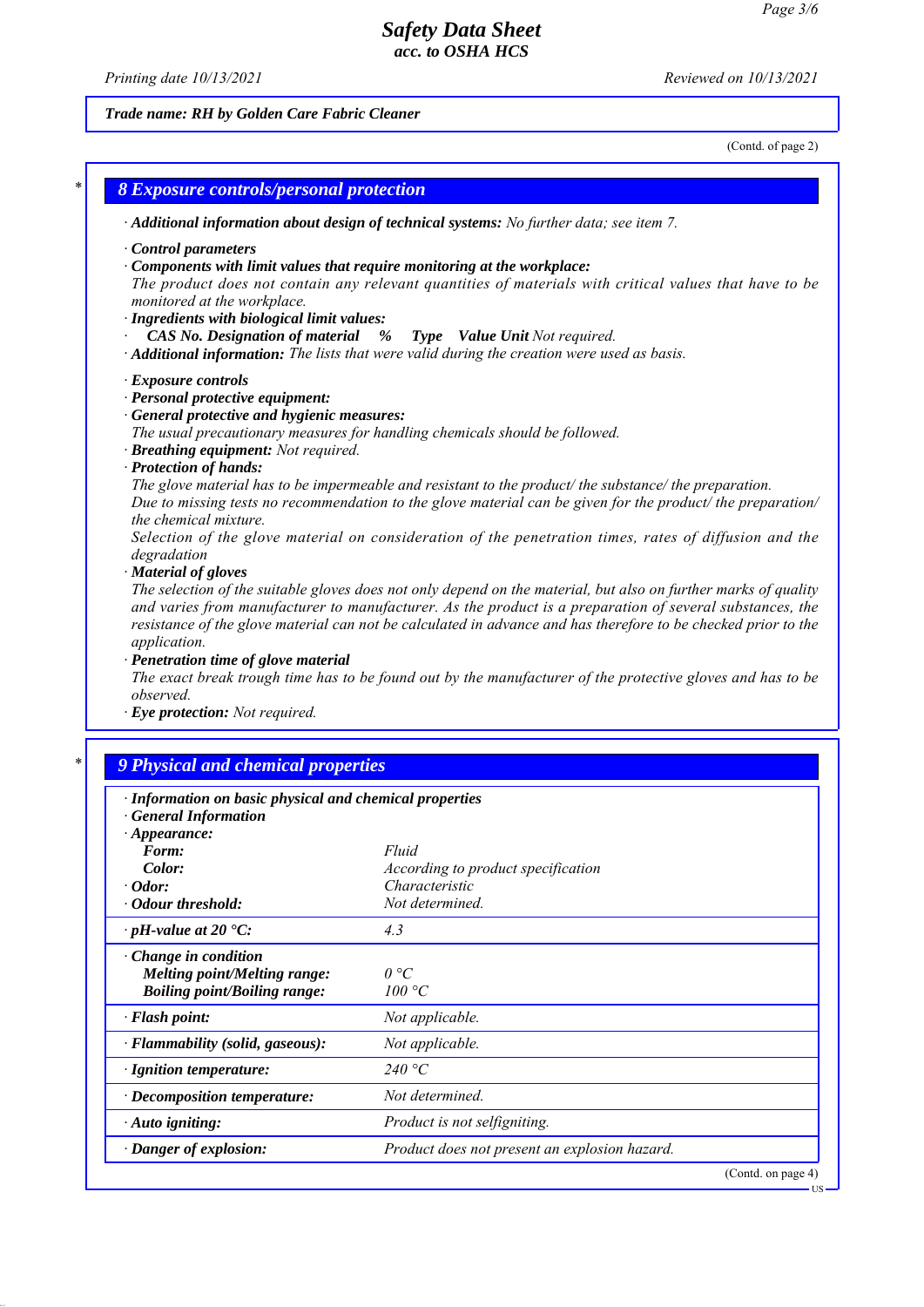*Printing date 10/13/2021 Reviewed on 10/13/2021*

### *Trade name: RH by Golden Care Fabric Cleaner*

|                                                            | (Contd. of page 3)                         |
|------------------------------------------------------------|--------------------------------------------|
| · Explosion limits:                                        |                                            |
| Lower:                                                     | Not determined.                            |
| <b>Upper:</b>                                              | Not determined.                            |
| $\cdot$ Vapour pressure at 20 $\cdot$ C:                   | $23$ hPa                                   |
| $\cdot$ Density at 20 $\cdot$ C:                           | $1.01$ g/cm <sup>3</sup> (DIN 51757)       |
| · Relative density                                         | Not determined.                            |
| · Vapour density                                           | Not determined.                            |
| · Evaporation rate                                         | Not determined.                            |
| · Solubility in / Miscibility with                         |                                            |
| Water:                                                     | Not miscible or difficult to mix.          |
| · Partition coefficient (n-octanol/water): Not determined. |                                            |
| $\cdot$ Viscosity:                                         |                                            |
| Dynamic:                                                   | Not determined                             |
| Kinematic:                                                 | Not determined.                            |
| · Solvent content:                                         |                                            |
| Organic solvents:                                          | $1.0\%$                                    |
| Water:                                                     | 91.2%                                      |
| <b>VOC</b> content:                                        | 0.99%                                      |
| Solids content:                                            | $1.4\%$ (DIN 53216)                        |
| $\cdot$ Other information                                  | No further relevant information available. |

# *\* 10 Stability and reactivity*

*ꞏ Reactivity No further relevant information available.*

*ꞏ Chemical stability*

- *ꞏ Thermal decomposition / conditions to be avoided: No decomposition if used according to specifications.*
- *ꞏ Possibility of hazardous reactions No dangerous reactions known.*

*ꞏ Conditions to avoid No further relevant information available.*

*ꞏ Incompatible materials: No further relevant information available.*

*ꞏ Hazardous decomposition products: No dangerous decomposition products known.*

# *\* 11 Toxicological information*

*ꞏ Information on toxicological effects*

*ꞏ Acute toxicity:*

*ꞏ Primary irritant effect:*

- *ꞏ on the skin: No irritant effect.*
- *ꞏ on the eye: No irritating effect.*
- *ꞏ Sensitization: No sensitizing effects known.*
- *ꞏ Additional toxicological information:*

*The product is not subject to classification according to internally approved calculation methods for preparations:*

*When used and handled according to specifications, the product does not have any harmful effects according to our experience and the information provided to us.*

*ꞏ Carcinogenic categories*

*ꞏ IARC (International Agency for Research on Cancer)*

*CAS: 111-76-2 2-butoxyethanol 3* 

*ꞏ NTP (National Toxicology Program)*

*None of the ingredients is listed.*

(Contd. on page 5)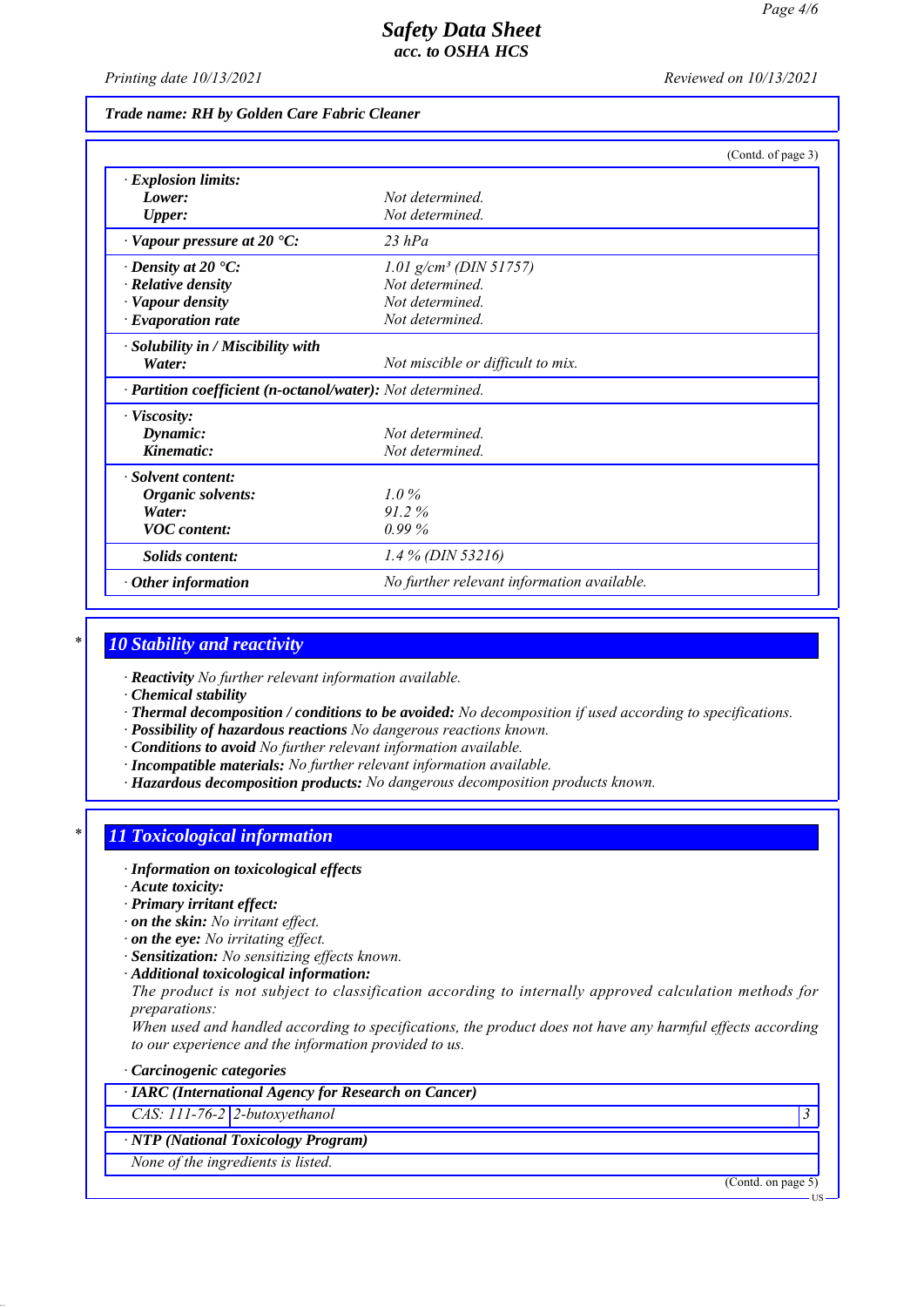*Printing date 10/13/2021 Reviewed on 10/13/2021*

*Trade name: RH by Golden Care Fabric Cleaner*

(Contd. of page 4)

# *ꞏ OSHA-Ca (Occupational Safety & Health Administration)*

*None of the ingredients is listed.*

# *\* 12 Ecological information*

#### *ꞏ Toxicity*

- *ꞏ Aquatic toxicity: No further relevant information available.*
- *ꞏ Persistence and degradability No further relevant information available.*
- *ꞏ Behavior in environmental systems:*
- *ꞏ Bioaccumulative potential No further relevant information available.*
- *ꞏ Mobility in soil No further relevant information available.*
- *ꞏ Additional ecological information:*
- *ꞏ General notes:*
- *Water hazard class 1 (Self-assessment): slightly hazardous for water*

*Do not allow undiluted product or large quantities of it to reach ground water, water course or sewage system.*

- *ꞏ Results of PBT and vPvB assessment*
- *ꞏ PBT: Not applicable.*
- *ꞏ vPvB: Not applicable.*
- *ꞏ Other adverse effects No further relevant information available.*

### *\* 13 Disposal considerations*

- *ꞏ Waste treatment methods*
- *ꞏ Recommendation: Smaller quantities can be disposed of with household waste.*
- *ꞏ Uncleaned packagings:*
- *ꞏ Recommendation: Disposal must be made according to official regulations.*

| $\cdot$ UN-Number                                  |                                                      |
|----------------------------------------------------|------------------------------------------------------|
| · DOT, ADR, ADN, IMDG, IATA                        | Void                                                 |
| $\cdot$ UN proper shipping name                    |                                                      |
| · DOT, ADR, ADN, IMDG, IATA                        | Void                                                 |
| $\cdot$ Transport hazard class(es)                 |                                                      |
| · DOT, ADR, ADN, IMDG, IATA                        |                                                      |
| $\cdot Class$                                      | Void                                                 |
| · Packing group                                    |                                                      |
| · DOT, ADR, IMDG, IATA                             | Void                                                 |
| $\cdot$ Environmental hazards:                     | Not applicable.                                      |
| · Special precautions for user                     | Not applicable.                                      |
| $\cdot$ Transport in bulk according to Annex II of |                                                      |
| <b>MARPOL73/78 and the IBC Code</b>                | Not applicable.                                      |
| $\cdot$ Transport/Additional information:          | Not dangerous according to the above specifications. |
| · UN "Model Regulation":                           | Void                                                 |

(Contd. on page 6)